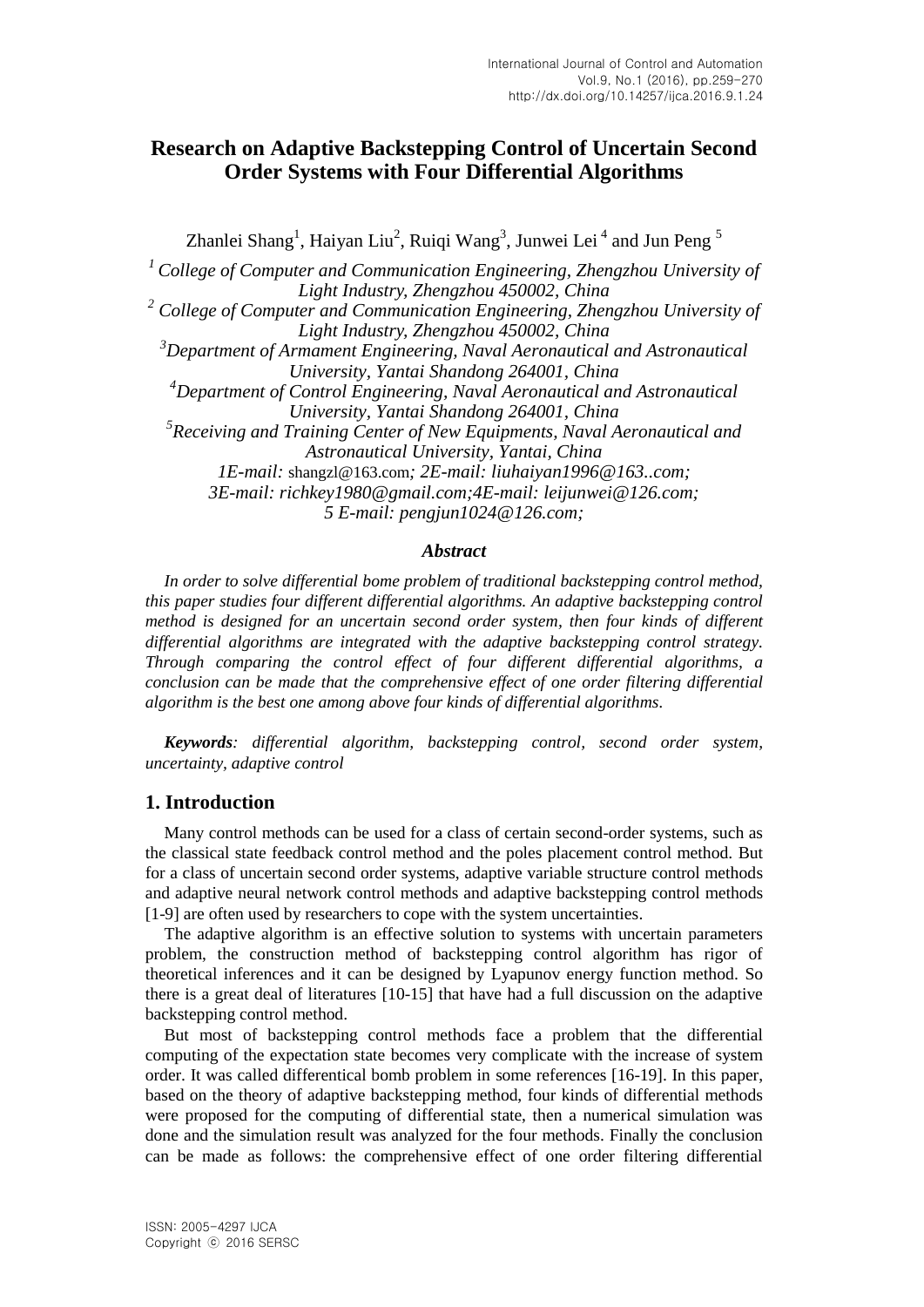algorithm is the best one, but how to choose a proper filter constant is the key of one order differential method.

#### **2. Problem Description**

The second-order system with a single control direction is a simple case in all of the second-order system. The control direction is the coefficient of the model input  $^{\mu}$  which is called control coefficient. The model can be written as:

$$
\dot{x} = Ax + bu
$$
\n
$$
x = \begin{bmatrix} x_1 \\ x_2 \end{bmatrix}, \quad A = \begin{bmatrix} a_{11} & a_{12} \\ a_{21} & a_{22} \end{bmatrix}, \quad b = \begin{bmatrix} 0 \\ 1 \end{bmatrix}
$$
\nThe parameters of model is unknown, the

goal of

where

adaptive backstepping control is to design an adaptive backstepping controller such that the system state  $\begin{bmatrix} x_1 \\ x_2 \end{bmatrix}$  can trace the expected value  $\begin{bmatrix} x_1^d \\ x_2^d \end{bmatrix}$ .

#### **3. Assumption**

Assumption 1:  $a_{12} \neq 0$ , its direction is known, without loss of generality, assume  $a_{12} > 0$ .

Assumption 2: the expected  $x_1^d$  is a constant, then  $\dot{x}_1^d = 0$ .

### **4. Design Adaptive Backstepping Control Law**

Consider the following the first order subsystem:

$$
\dot{x}_1 = a_{11}x_1 + a_{12}x_2 \tag{2}
$$

Define a error variable as  $e_1 = x_1 - x_1^d$ , then:

$$
\dot{e}_1 = a_{11}x_1 + a_{12}x_2 \tag{3}
$$

Based on assumption 1, use the backstepping design method to design the expected  $x_2^d$  of  $x_2$  as following:

$$
x_2^d = -k_1 e_1 - \hat{k}_2 \tag{4}
$$

where  $\hat{k}_2$  is an adaptive term which mainly is used for closing  $a_{11}$ . Define a error variable as  $e_2 = x_2 - x_2^d$ , then:

$$
\dot{e}_1 = a_{11}e_1 + a_{11}x_1^d + a_{12}e_2 + a_{12}x_2^d
$$
  
=  $a_{11}e_1 + a_{11}x_1^d + a_{12}e_2 + a_{12}(-k_1e_1 - \hat{k}_2)$   
=  $(a_{11} - a_{12}k_1)e_1 + a_{11}x_1^d - a_{12}\hat{k}_2 + a_{12}e_2$  (5)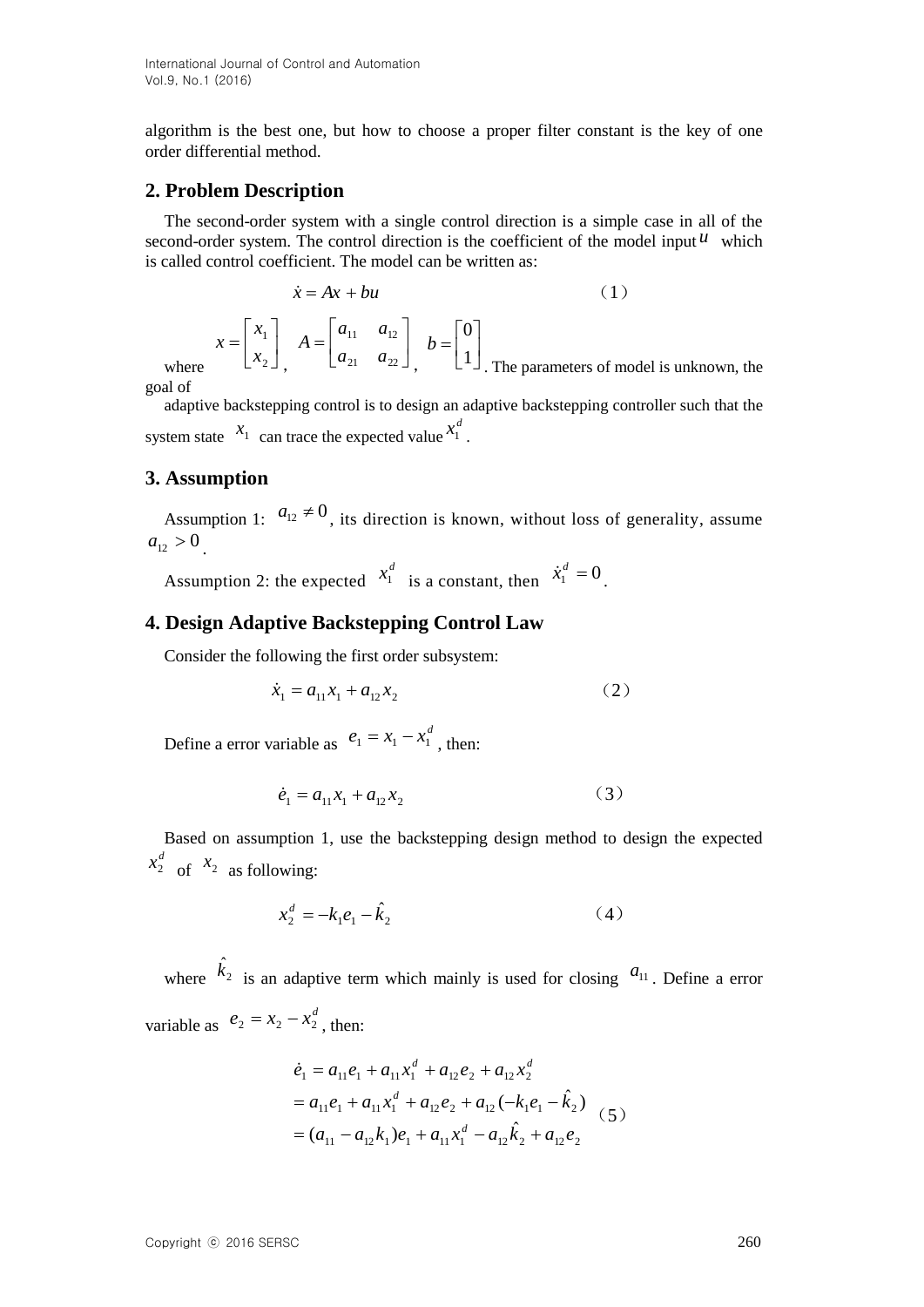Define:

$$
\bar{k}_1 = a_{11} - a_{12}k_1 \tag{6}
$$

Obviously, there exists a big  $k_1$  that can make  $k_1 < 0$ Define:

$$
\tilde{k}_2 = a_{11} x_1^d - a_{12} \hat{k}_2 \tag{7}
$$

Then:

$$
\dot{\vec{k}}_2 = -a_{12}\dot{\vec{k}}_2
$$
 (8)

Choose:

$$
\dot{\hat{k}}_2 = k_2 e_1 \tag{9}
$$

Then:

$$
\dot{e}_1 = \bar{k}_1 e_1 + \tilde{k}_2 + a_{12} e_2 \tag{10}
$$

Define:

$$
V_1 = \frac{1}{2a_{12}k_2} \tilde{k}_2^2
$$
 (11)

Then:

$$
\dot{V}_1 = \frac{1}{a_{12}k_2} \tilde{k}_2 \dot{\tilde{k}}_2 = -\frac{1}{a_{12}k_2} \tilde{k}_2 a_{12} \dot{\tilde{k}}_2 = -\frac{1}{a_{12}k_2} \tilde{k}_2 a_{12}k_2 e_1 = -\tilde{k}_2 e_1
$$
\n(12)

Consider the second order subsystem, define a error variable as

$$
\dot{e}_2 = a_{21}x_1 + a_{22}x_2 + u - \dot{x}_2^d \tag{13}
$$

Design adaptive control law:

$$
u = -\hat{a}_{21}x_1 - \hat{a}_{22}x_2 + \dot{x}_2^d - k_3e_2 - k_4 \int e_2 dt \quad (14)
$$

Define:

$$
\tilde{a}_{21} = a_{21} - \hat{a}_{21} \tag{15}
$$

$$
\tilde{a}_{22} = a_{22} - \hat{a}_{22} \tag{16}
$$

Then:

$$
\dot{\tilde{a}}_{21} = -\dot{\tilde{a}}_{21} \tag{17}
$$

$$
\dot{\tilde{a}}_{22} = -\dot{\tilde{a}}_{22} \tag{18}
$$

Then:

$$
\dot{e}_2 = \tilde{a}_{21}x_1 + \tilde{a}_{22}x_2 - k_3 e_2 - k_4 \int e_2 dt \qquad (19)
$$

Design unknown parameters weight turning law as following: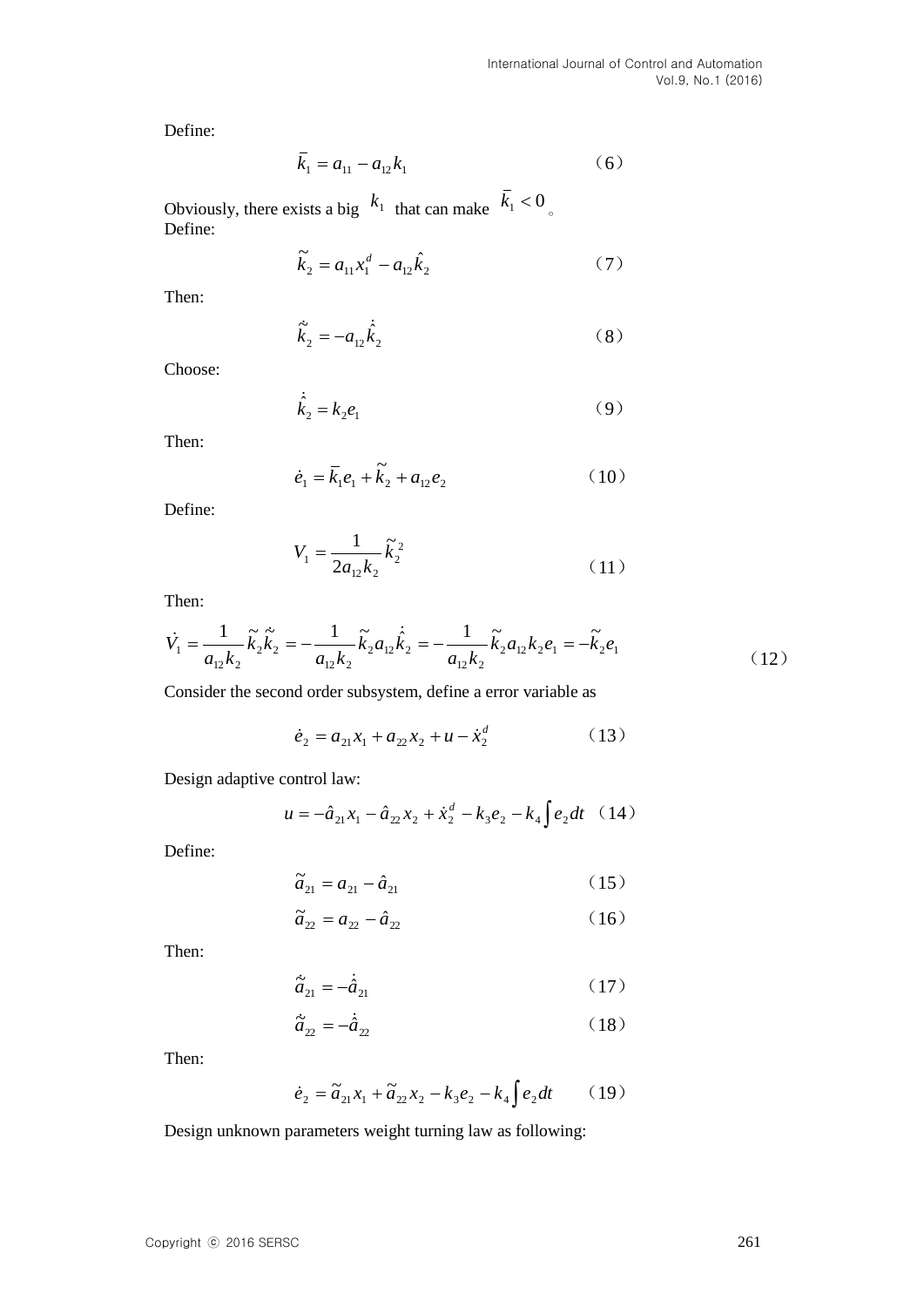International Journal of Control and Automation Vol.9, No.1 (2016)

 $\ddot{\phantom{a}}$ 

$$
\hat{a}_{21} = k_5 e_2 x_1 \tag{20}
$$

$$
\dot{\hat{a}}_{22} = k_6 e_2 x_2 \tag{21}
$$

Choose:

$$
V_2 = \frac{1}{2k_5}\tilde{a}_{21}^2 + \frac{1}{2k_6}\tilde{a}_{22}^2
$$
 (22)

Then:

$$
\dot{V}_2 = -e_2 x_1 \tilde{a}_{21} - e_2 x_2 \tilde{a}_{22} \tag{23}
$$

Choose:

$$
V_3 = \frac{1}{2} k_4 \left( \int e_2 dt \right)^2 \tag{24}
$$

Then:

$$
\dot{V}_3 = k_4 e_2 \int e_2 dt \tag{25}
$$

Choose:

$$
V_4 = \frac{1}{2}e_1^2 + \frac{1}{2}e_2^2\tag{26}
$$

Then:

$$
\dot{V}_4 = e_1 \dot{e}_1 + e_2 \dot{e}_2 \tag{27}
$$

For the whole system, choose a big Lyapunov function as:

$$
V = V_1 + V_2 + V_3 + V_4 \tag{28}
$$

Then:

$$
\dot{V} = \bar{k}_1 e_1^2 + a_{12} e_2 e_1 - k_3 e_2^2 \tag{29}
$$

Though the inequality transformation, it holds:

$$
\dot{V} \le \bar{k}_1 e_1^2 + \frac{1}{2} a_{12} e_1^2 + \frac{1}{2} a_{12} e_2^2 - k_3 e_2^2 \qquad (30)
$$

Obviously, by choosing large positive numbers  $k_1$  and  $k_3$ , it is easy to get

$$
\dot{V} \le 0 \tag{31}
$$

So the system is stable and synchronization can be fulfilled.

# **5. Numerical Simulation**

Assume the model of the controlled system can be described as follows:

$$
\dot{x}_1 = a_{11}x_1 + a_{12}x_2 \tag{32}
$$

$$
\dot{x}_2 = a_{21}x_1 + a_{22}x_2 + u \tag{33}
$$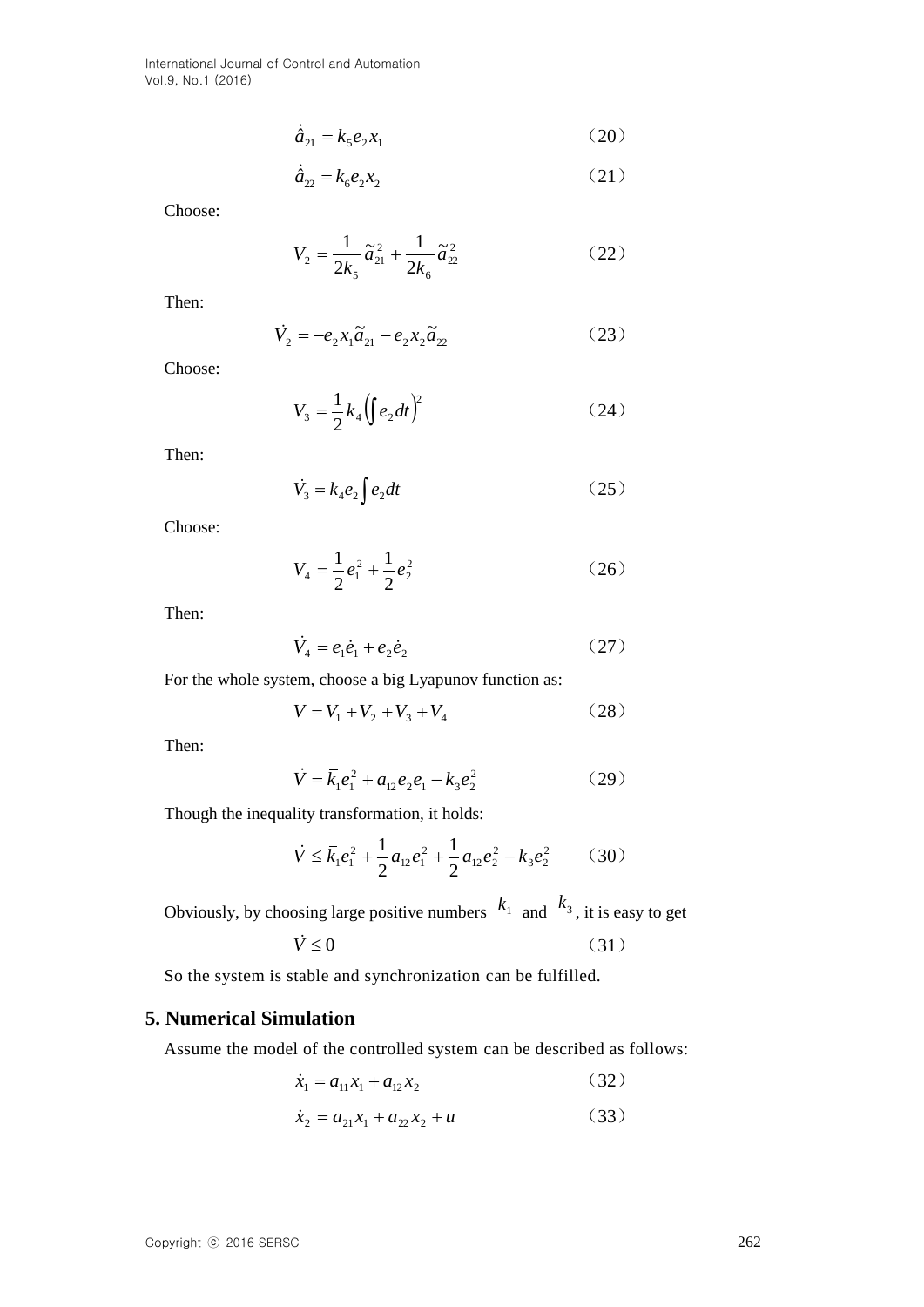Where unknown parameters are  $a_{11} = 0.3$ ,  $a_{12} = 0.7$ ,  $a_{21} = 5.3$ ,  $a_{22} = 15.2$ , use the above design method, design control law as bellows:

$$
u = -\hat{a}_{21}x_1 - \hat{a}_{22}x_2 + \dot{x}_2^d - k_3e_2 - k_4 \int e_2 dt \quad (34)
$$

where

$$
\dot{\hat{a}}_{21} = k_5 e_2 x_1 \tag{35}
$$

$$
\dot{\hat{a}}_{22} = k_6 e_2 x_2 \tag{36}
$$

$$
e_1 = x_1 - x_1^d \tag{37}
$$

$$
e_2 = x_2 - x_2^d \tag{38}
$$

$$
x_2^d = -k_1 e_1 - \hat{k}_2 \tag{39}
$$

$$
\dot{\hat{k}}_2 = k_2 e_1 \tag{40}
$$

Assume the original state of the system is zero, define expected value  $x_1^d = 1$ , write Matlab program, choose control parameters as

 $k_1 = 5, k_2 = 1, k_3 = 5, k_4 = 0.2, k_5 = 1, k_6 = 1$ 

And  $\dot{x}_2^d$  is considered by four situations.

First, consider using pure differential algorithm in the first situation:

 $dx2d=(x2d-x2d0)/dt$ ;  $x2d0=x2d$ ;

Second, consider using a first-order filtering differential algorithm in the second situation:

 $T=0.1$ :

 $dy=(x2d-y)/T$ ;

y=y+dy\*dt;

The third situation is the same with the second situation, but chooses filtering constant in the third situation as bellows:

 $T=0.01$ :

In the fourth situation, the influence of  $\dot{x}_2^d$  on the system is neglected. The simulation result for the first situation is as follows:



**Figure 1 .Curve of State x1**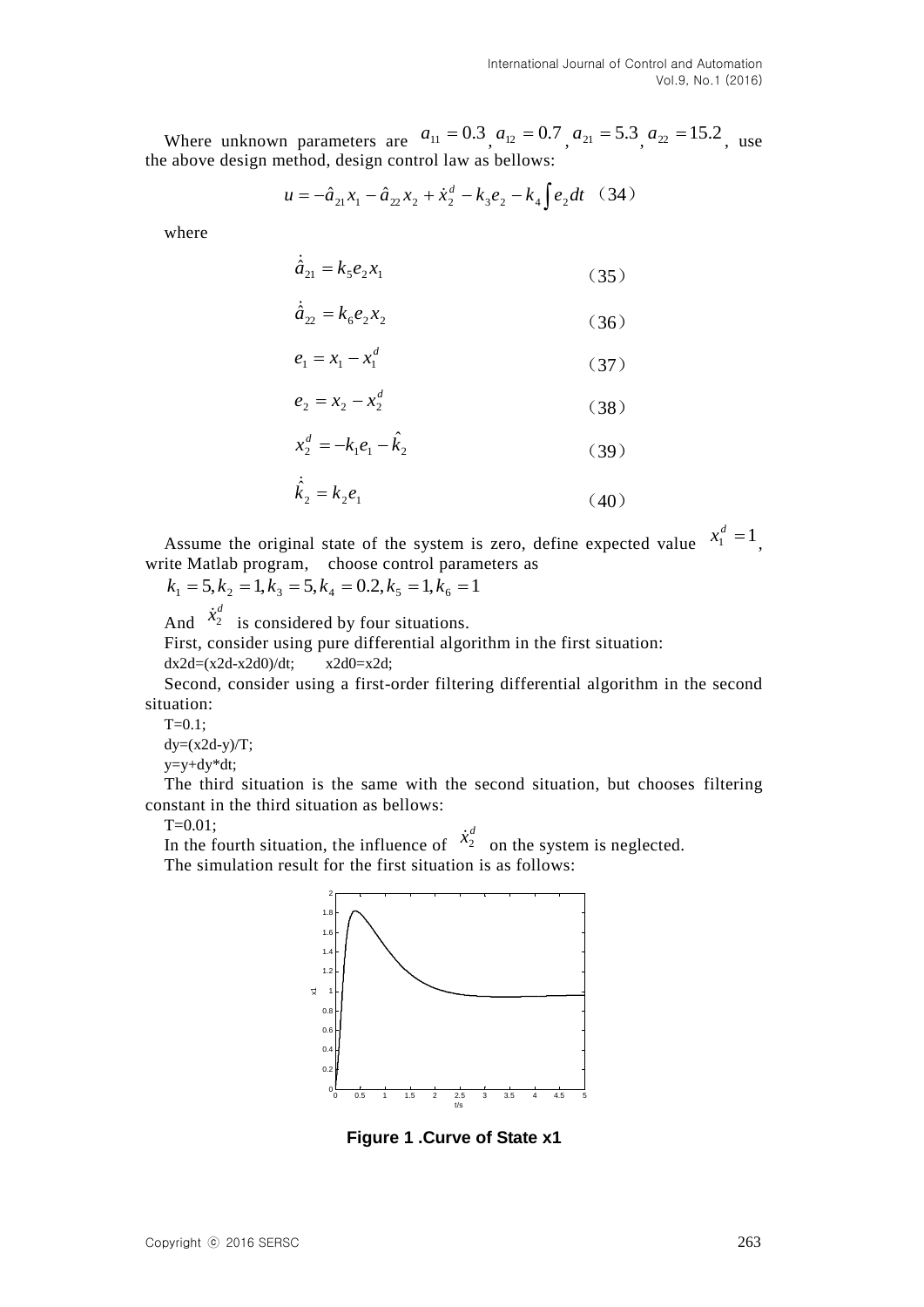

**Figure 2. Curve of digital differential**



**Figure 3. Curve of Filtering Differential**(**T=0.1**)



**Figure 4. Curve of Control u**

The simulation result for the second situation is as follows:

u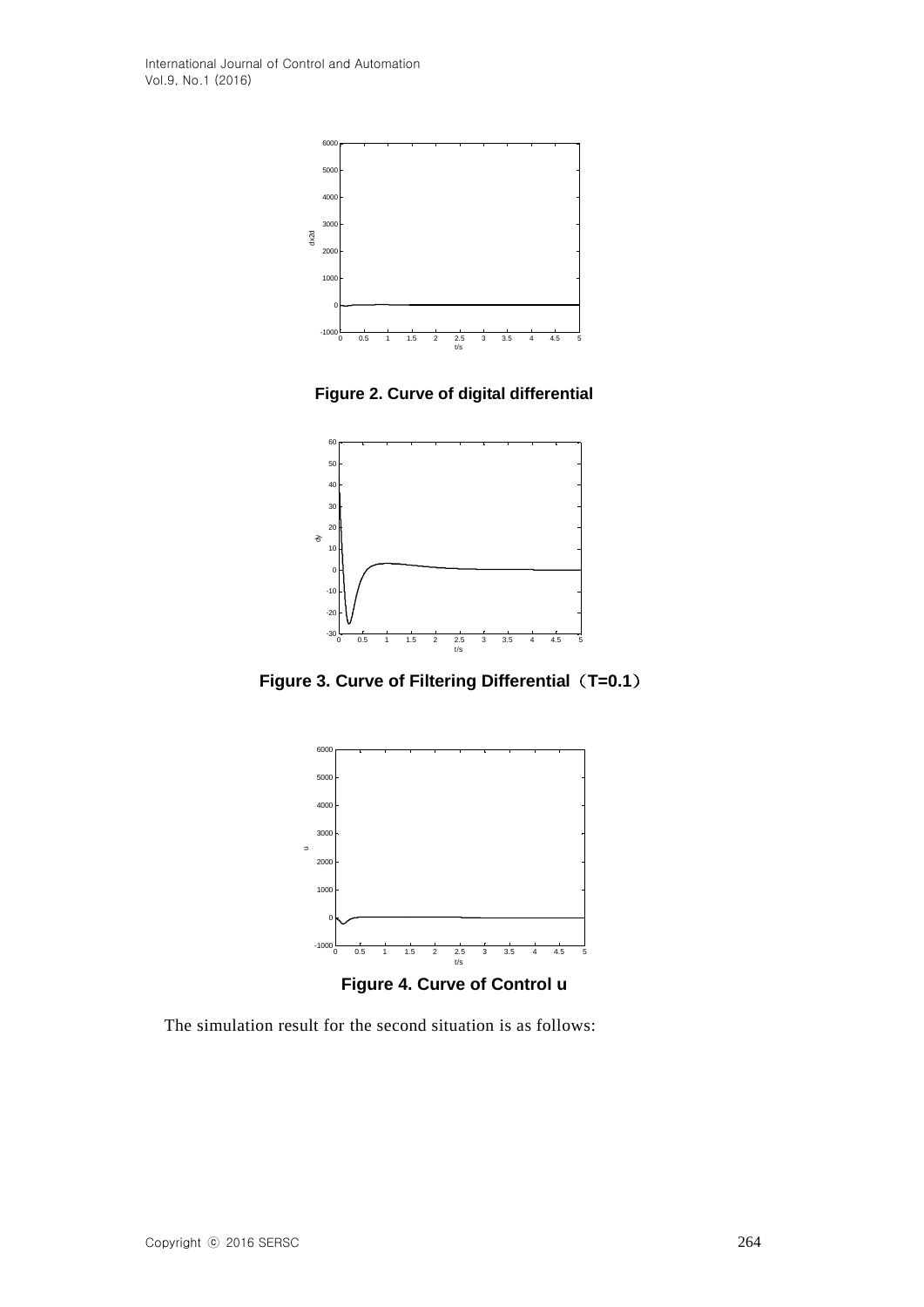'



**Figure 5. Curve of State X1**



**Figure 6. Curve of Digital Differential**



**Figure 7. Curve of Filtering Differential**(**T=0.1**)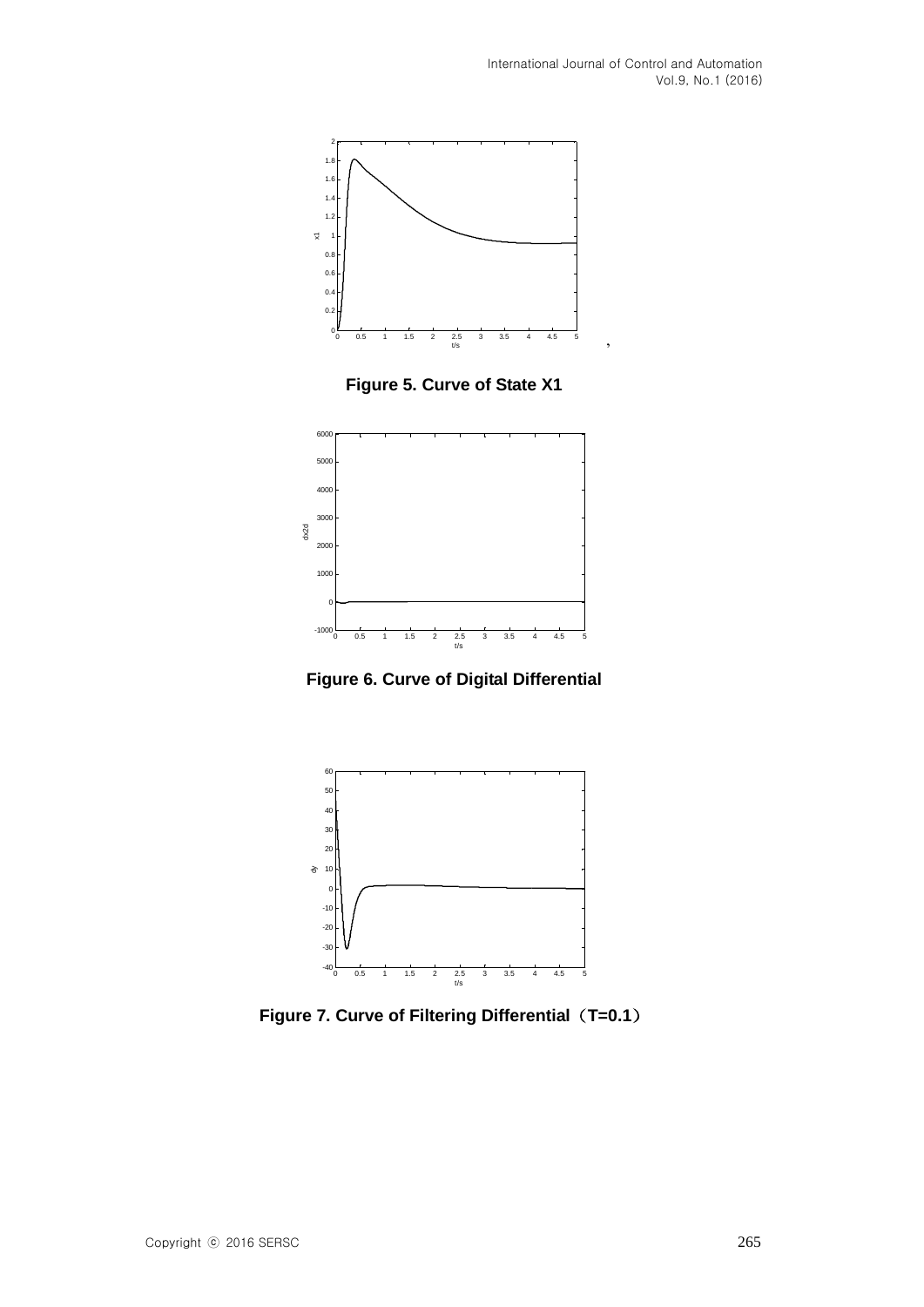

**Figure 8. Curve of Control U**

The simulation result for the third situation is as follows:



**Figure 9. Curve of State X1**



**Figure 10. Curve of Digital Differential**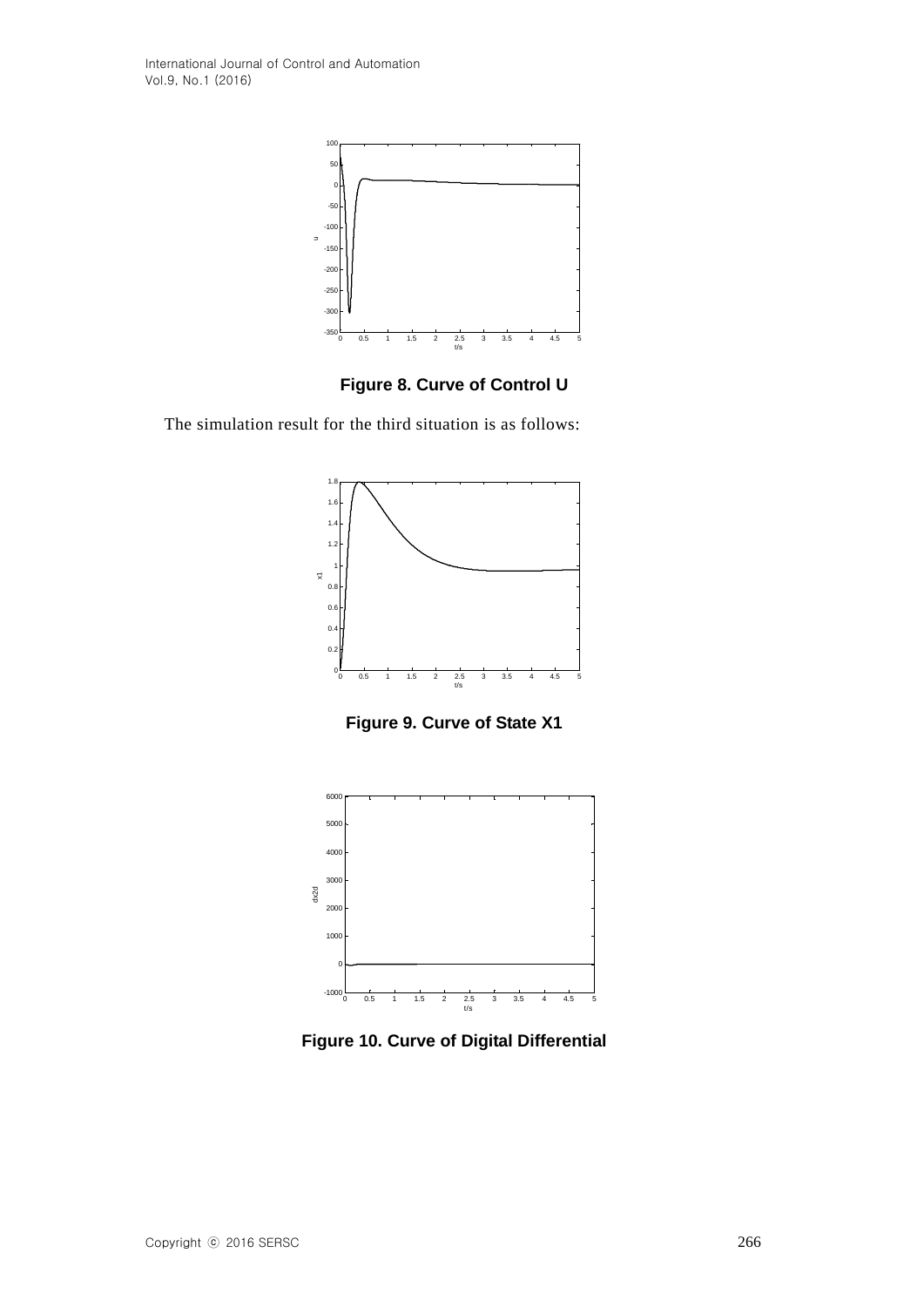

**Figure 11. Curve of Filtering Differential**(**T=0.01**)



**Figure 12. Curve of Control U**

The simulation result for the fourth situation is as follows:



**Figure 13. Curve of State X1**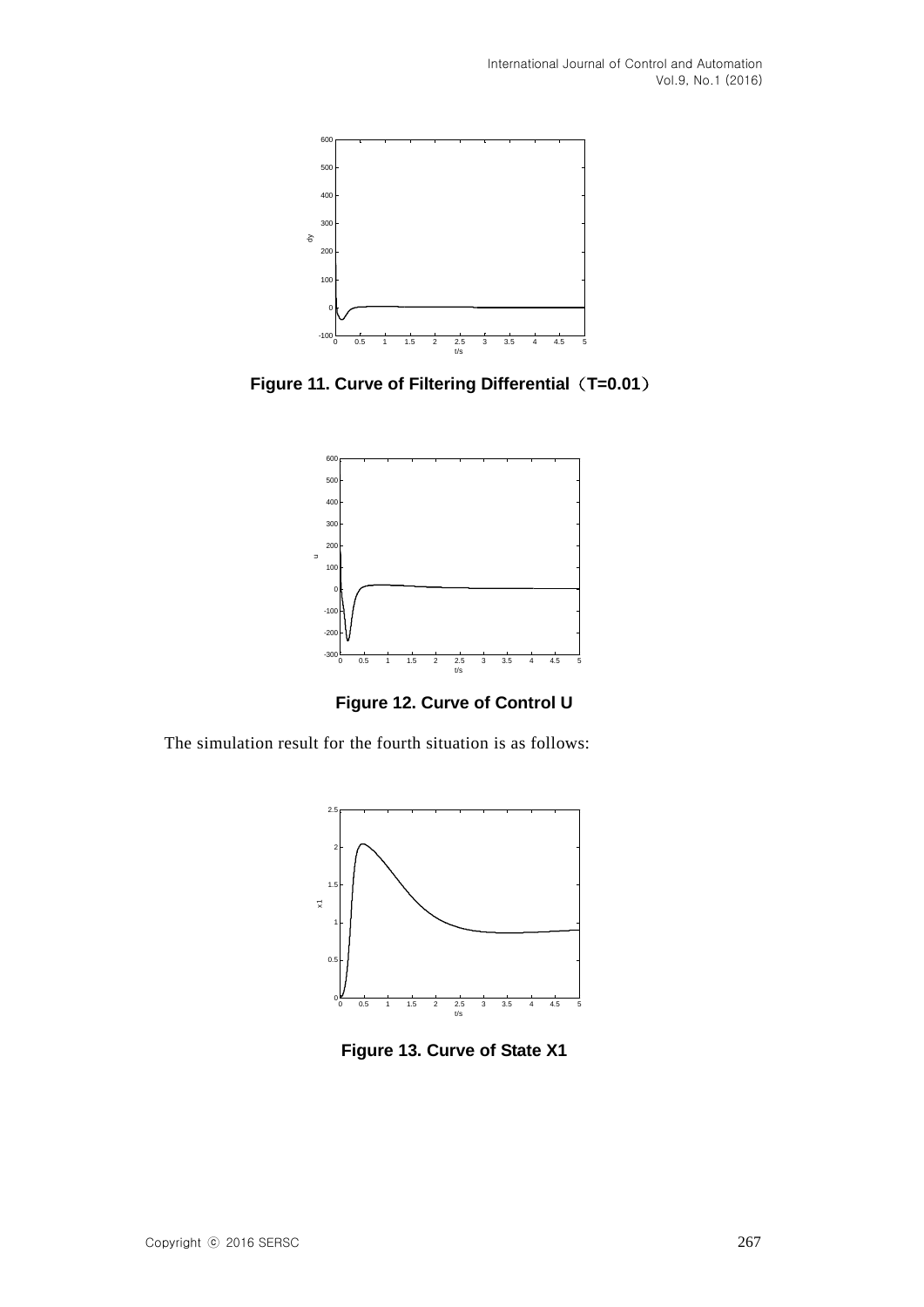International Journal of Control and Automation Vol.9, No.1 (2016)



**Figure 14. Curve of Digital Differential**



**Figure 15. Curve of Filtering Differential**(**T=0.1**)



**Figure 16. Curve of Control U**

By comparing the simulation result of the above four situations, we can make a conclusion as follows:

First, if the numerical differentiation is used, the error of the first step is large, so the control u is large.

Second, if the filtering differentiation is used, the smaller the filtering constant is, the larger the initial differential coefficient can be chosen.

The last, if the differential coefficient is neglected, the overshoot of the system output response is very large.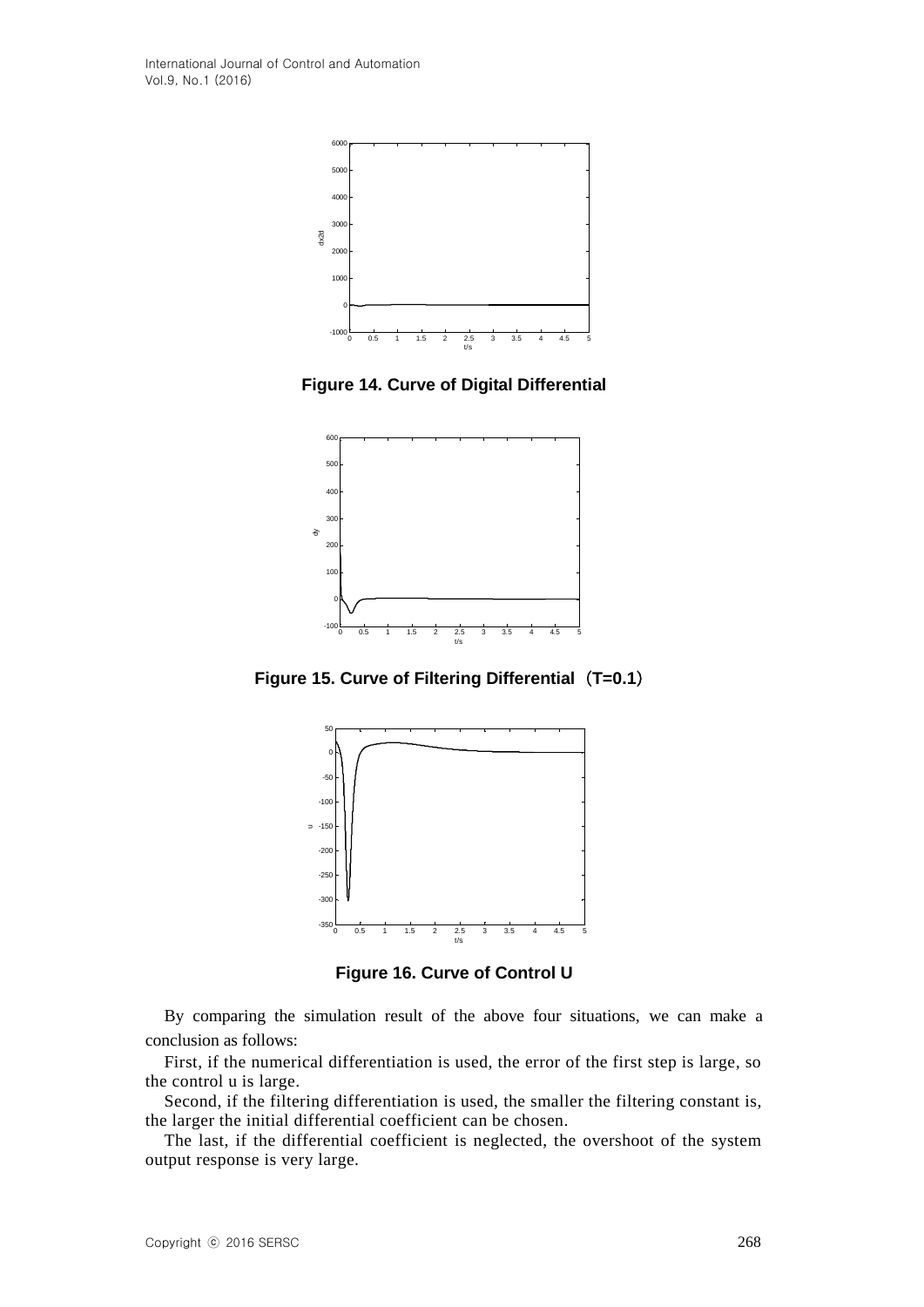So considering the above four situations, the conclusion can be made as follows: the comprehensive effect of one order filtering differential algorithm is the best and pure differential algorithm is the worst. And how to choose a proper filter constant is the key of one order differential method.

### **6. Conclusion**

The differential bomb problem of traditional backstepping method is research in this paper and four kinds of differential methods are proposed to solve the derivative of expected state based on common adaptive backstepping design of a uncertain linear second order system. Also, detailed numerical simulations were done for four kinds methods respectively. At last, the conclusion points out that the one order filter differential method has best performance and the pure differential algorithm is the worst one.

#### **Reference**

- [1] J.G. Jason and W.J. Kathryn, "A simplified adaptive robust back-stepping approach using sliding modes and a z-swapping identifier", Proceedings of the American Control Conference, Denver, **(2003)**.
- [2] Y. Zhou, Y. Wu and Hu Y, "Robust back stepping sliding mode control of a class of uncertain MIMO nonlinear systems", 2007 IEEE International Conference on Control and Automation, Guangzhou, CHINA, (**2007)**.
- [3] T. Lee and Y. Kim, "Nonlinear adaptive flight control using back-stepping and neural networks controller[J]", Journal and Guidance, Control and Dynamics, vol. 24, no. 4, (**2001)**, pp. 675-682.
- [4] K. Zhu, N. Qi and C. Qin, "Adaptive sliding mode controller design for BTT missile based on back-stepping control[J]", Journal of Astronautics, vol. 31, no. 3, (**2010)**, pp. 769-773.
- [5] Y. Chen, C.Y. Dong and Q. Wang, "Reaction-jet and aerodynamics compound control missile autopilot design based on adaptive fuzzy sliding mode control via back stepping", Acta Aeronautical Astronautics Seneca, vol. 28, (**2007**), pp. 1141-145.
- [6] F. Jay, S. Manu and P. Marios, "Back stepping based flight control with adaptive function approximation[J]", Journal of guidance, Control, and Dynamics, vol. 30, no. 2, (**2007**), pp. 322-336.
- [7] C. Tsung-Ying, L. Jui-Sheng, L. Teh-Lu and Y. Jun-Juh, "Anti synchronization of uncertain unified chaotic systems with dead-zone nonlinearity", Nonlinear Analysis, vol. 68, (**2008**), pp. 2629-2637
- [8] R.M. May, "Simple mathematical models with very complicated dynamics", Nature, vol. 261, (**1976)**, pp. 459-462.
- [9] M.J. Feigenbaum, "Quantitative universality for a class of nonlinear transformations ", J. Stat. Phys., vol. 19, (**1978)**, pp. 25-52.
- [10] L.M. Pecora and T.L .Carroll, "Synchronization in chaotic systems", Phys. Rev. Lett., vol. 64, (**1990**), pp. 821-824.
- [11] S.S. GE, C. Wang and T.H. Lee "Adaptive back stepping control of a class of chaotic systems[J]", Int. J Bifurcation and chaos, vol. 10, no. 5, (**2000**), pp. 1140-1156.
- [12] S.S. GE and C. Wang, "Adaptive control of uncertain chus's circuits", IEEE Trans Circuits System. Vol. 47, no. 9, (**2000**), pp. 1397-1402.
- [13] L. Alexander, Fradkov and A.Y. Markov, "Adaptive synchronization of chaotic systems based on speed gradient method and pacification [J]", IEEE Trans Circuits System, vol. 44, no. 10, (**1997**), pp. 905-912.
- [14] X. Dong and L. Chen, "Adaptive control of the uncertain Doffing oscillator", Int. Journal of Bifurcation and chaos, vol. 7, no. 7, (**1997**), pp. 1651-1658.
- [15] Y. Tao, Y. Chun-Mei and Y. Lin-Bao, "A Detailed Study of Adaptive Control of Chaotic Systems with Unknown Parameters", Dynamics and Control, no. 8,(**1998**), pp. 255-267.
- [16] M.T. Yassen, "Chaos control of chaotic dynamical systems using back stepping design", Chaos Soliton Fract., vol. 27, (**2006**), pp. 537–548.
- [17] C. Fengxiang, C. Lin and Z. Weidong, "Stabilization of parameters perturbation chaotic system via adaptive backstepping technique", Applied Mathematics and Computation, vol. 200, (**2008**), pp. 101–109.
- [18] M.T. Yassen, "Adaptive chaos control and synchronization for uncertain new chaotic dynamical system", Physics Letters A, vol. 350, (**2006**), pp. 36–43.
- [19] Y. Jianping and L. Changpin, "On synchronization of three chaotic systems", Chaos, Solitons and fracrals, no. 23, (**2005**), pp. 1683-1688.